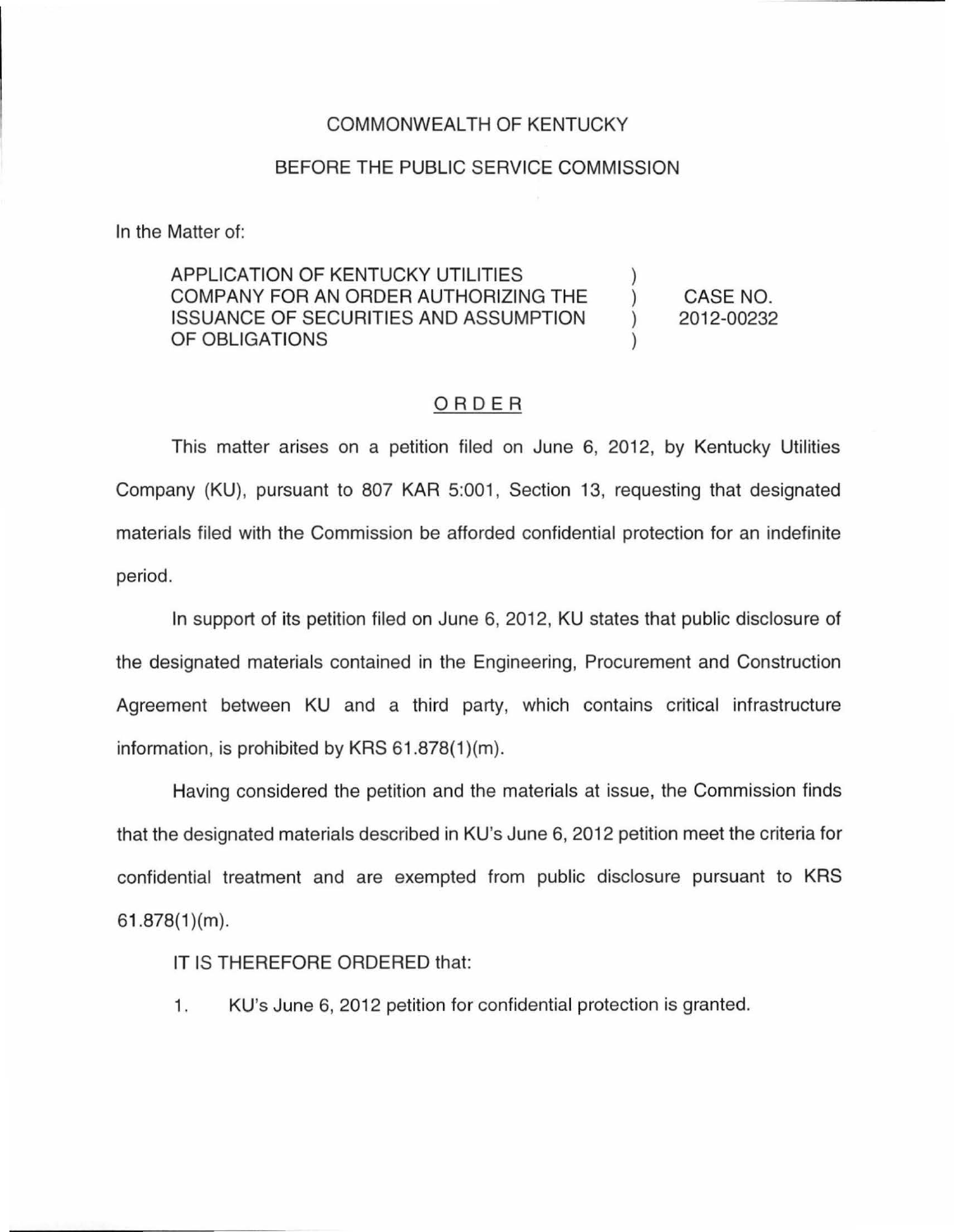2. The designated materials shall not be placed in the public record or made available for public inspection for an indefinite period or until further Orders of this Commission.

3. Use of the designated materials in any Commission proceeding shall be in compliance with 807 KAR 5:001, Section 13(9).

4. KU shall inform the Commission if the designated materials become publicly available or no longer qualify for confidential treatment.

5. If a non-party to this proceeding requests to inspect the designated materials granted confidential treatment by this Order and the period during which the materials have been granted confidential treatment has not expired, KU shall have 30 days from receipt of written notice of the request to demonstrate that the materials still fall within the exclusions from disclosure requirements established in KRS 61.878. If KU is unable to make such demonstration, the requested materials shall be made available for inspection. Otherwise, the Commission shall deny the request for inspection.

6. The Commission shall not make the designated materials available for inspection for 30 days following an Order finding that the materials no longer qualify for confidential treatment in order to allow KU to seek a remedy afforded by law.

-2- Case No. 2012-00232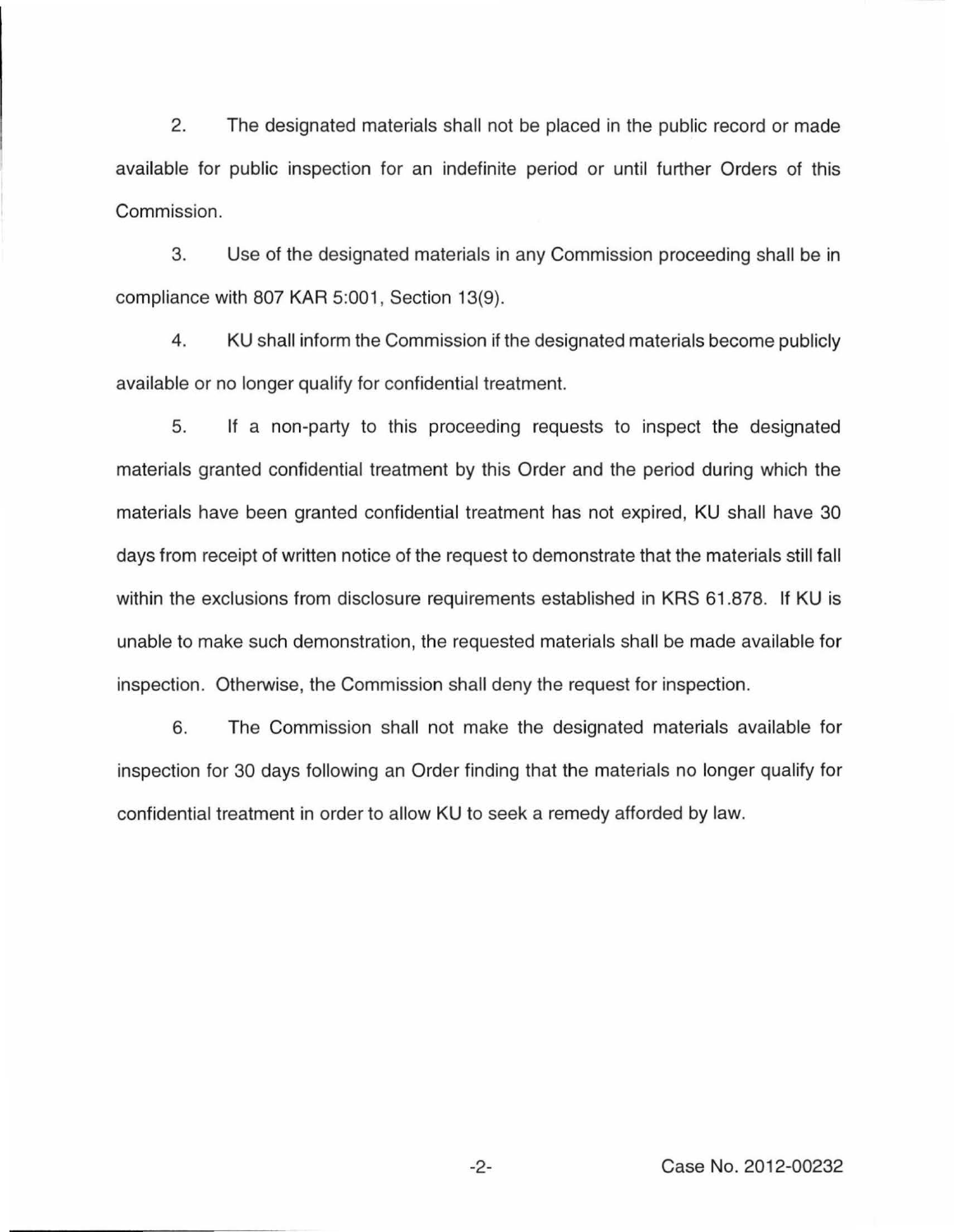By the Commission

|                                                     | <b>ENTERED</b> |
|-----------------------------------------------------|----------------|
| JAN 2 3 2019                                        |                |
| <b>KENTUCKY PUBLIC</b><br><b>SERVICE COMMISSION</b> |                |

ATTEST:

 $\sim$   $\alpha$ 

Clura R. Pungos